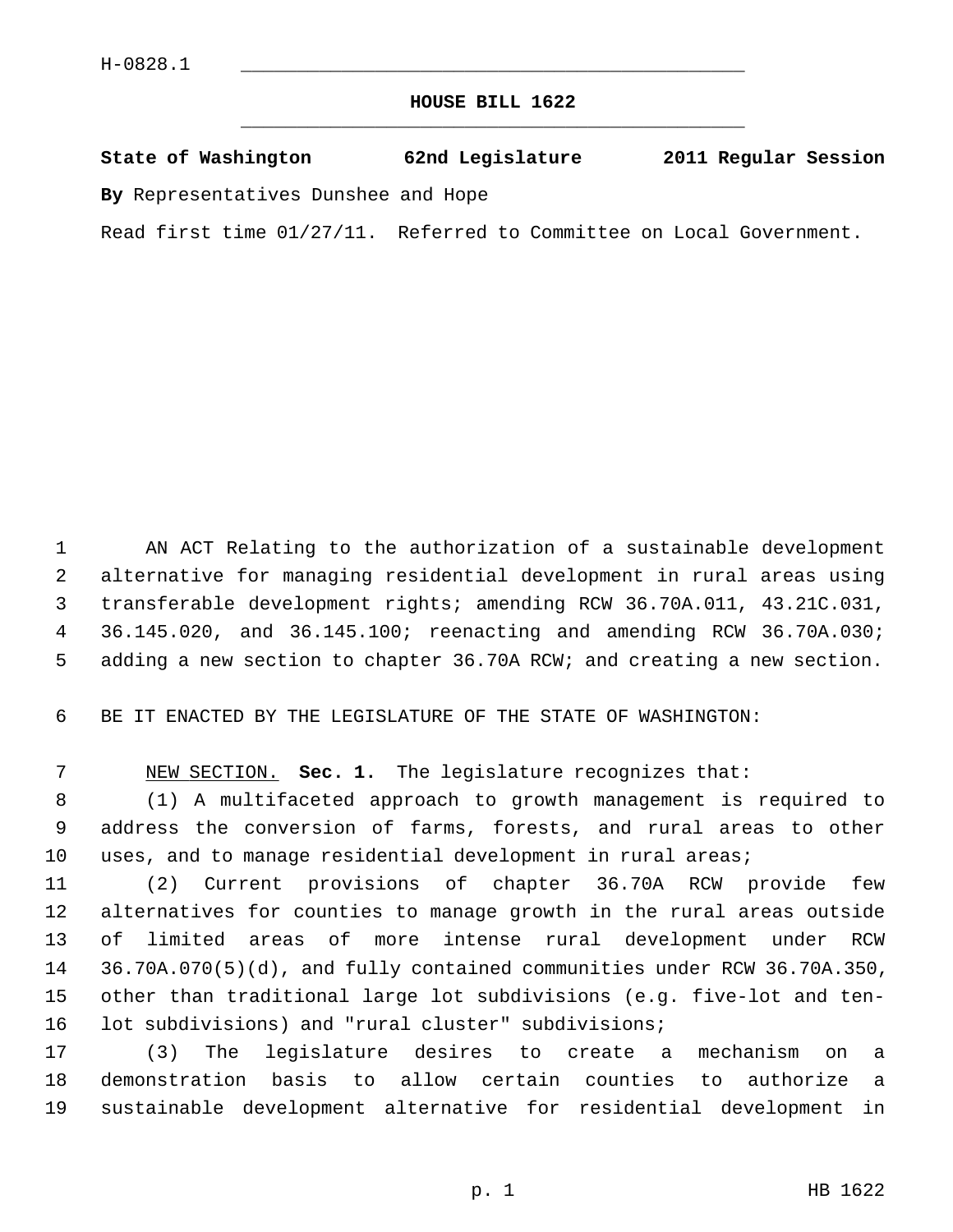1 rural areas as an alternative to limited areas of more intense rural 2 development, fully contained communities and existing, traditional 3 subdivision techniques in order to facilitate management of residential 4 growth in rural areas, to promote preservation of open space, and to 5 minimize and/or reduce the conversion of designated resource lands;

 6 (4) The implementation of a local, region-wide and/or statewide 7 transfer of development rights program can play a significant role in 8 developing sustainable development options for residential development 9 in the rural areas. The most important component in building a 10 successful transfer of development rights program is creating adequate 11 receiving area capacity. Increasing receiving area capacity will 12 accommodate dramatic expected population growth while meeting resource 13 conservation goals over the next one hundred years; and

14 (5) The demonstration projects authorized by this act are intended 15 to explore the use of rural receiving areas to support strategies for 16 transfer of development rights and to provide certain counties options 17 for authorizing sustainable residential development in the rural areas.

18 **Sec. 2.** RCW 36.70A.011 and 2002 c 212 s 1 are each amended to read 19 as follows:

20 The legislature finds that this chapter is intended to recognize 21 the importance of rural lands and rural character to Washington's 22 economy, its people, and its environment, while respecting regional 23 differences. Rural lands and rural-based economies enhance the 24 economic desirability of the state, help to preserve traditional 25 economic activities, and contribute to the state's overall quality of 26 life.

27 The legislature finds that to retain and enhance the job base in 28 rural areas, rural counties must have flexibility to create 29 opportunities for business development. Further, the legislature finds 30 that rural counties must have the flexibility to retain existing 31 businesses and allow them to expand. The legislature recognizes that 32 not all business developments in rural counties require an urban level 33 of services; and that many businesses in rural areas fit within the 34 definition of rural character identified by the local planning unit.

35 (( $F$ inally,)) The legislature finds that in defining its rural 36 element under RCW 36.70A.070(5), a county should foster land use 37 patterns and develop a local vision of rural character that will: Help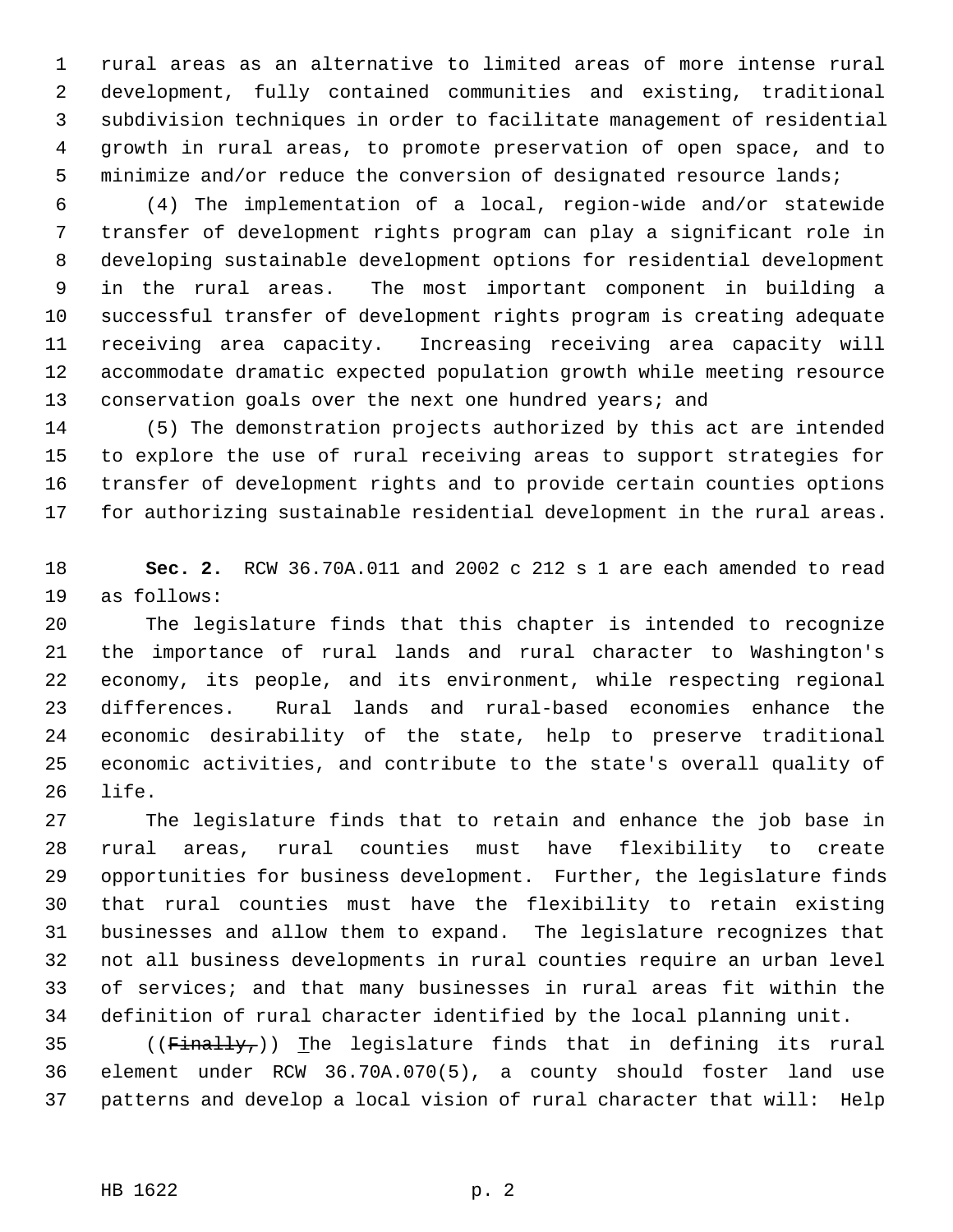1 preserve rural-based economies and traditional rural lifestyles; 2 encourage the economic prosperity of rural residents; foster 3 opportunities for small-scale, rural-based employment and 4 self-employment; permit the operation of rural-based agricultural, 5 commercial, recreational, and tourist businesses that are consistent 6 with existing and planned land use patterns; be compatible with the use 7 of the land by wildlife and for fish and wildlife habitat; foster the 8 private stewardship of the land and preservation of open space; and 9 enhance the rural sense of community and quality of life.

 The legislature further finds that rural conservation development demonstration projects as authorized by section 4 of this act are consistent with the findings of this section and will promote sustainable residential development as a means of managing residential growth in the rural areas and protecting designated resource lands of long-term commercial significance.

16 **Sec. 3.** RCW 36.70A.030 and 2009 c 565 s 22 are each reenacted and 17 amended to read as follows:

18 Unless the context clearly requires otherwise, the definitions in 19 this section apply throughout this chapter.

20 (1) "Adopt a comprehensive land use plan" means to enact a new 21 comprehensive land use plan or to update an existing comprehensive land 22 use plan.

23 (2) "Agricultural land" means land primarily devoted to the 24 commercial production of horticultural, viticultural, floricultural, 25 dairy, apiary, vegetable, or animal products or of berries, grain, hay, 26 straw, turf, seed, Christmas trees not subject to the excise tax 27 imposed by RCW 84.33.100 through 84.33.140, finfish in upland 28 hatcheries, or livestock, and that has long-term commercial 29 significance for agricultural production.

30 (3) "City" means any city or town, including a code city.

31 (4) "Comprehensive land use plan," "comprehensive plan," or "plan" 32 means a generalized coordinated land use policy statement of the 33 governing body of a county or city that is adopted pursuant to this 34 chapter.

35 (5) "Critical areas" include the following areas and ecosystems: 36 (a) Wetlands; (b) areas with a critical recharging effect on aquifers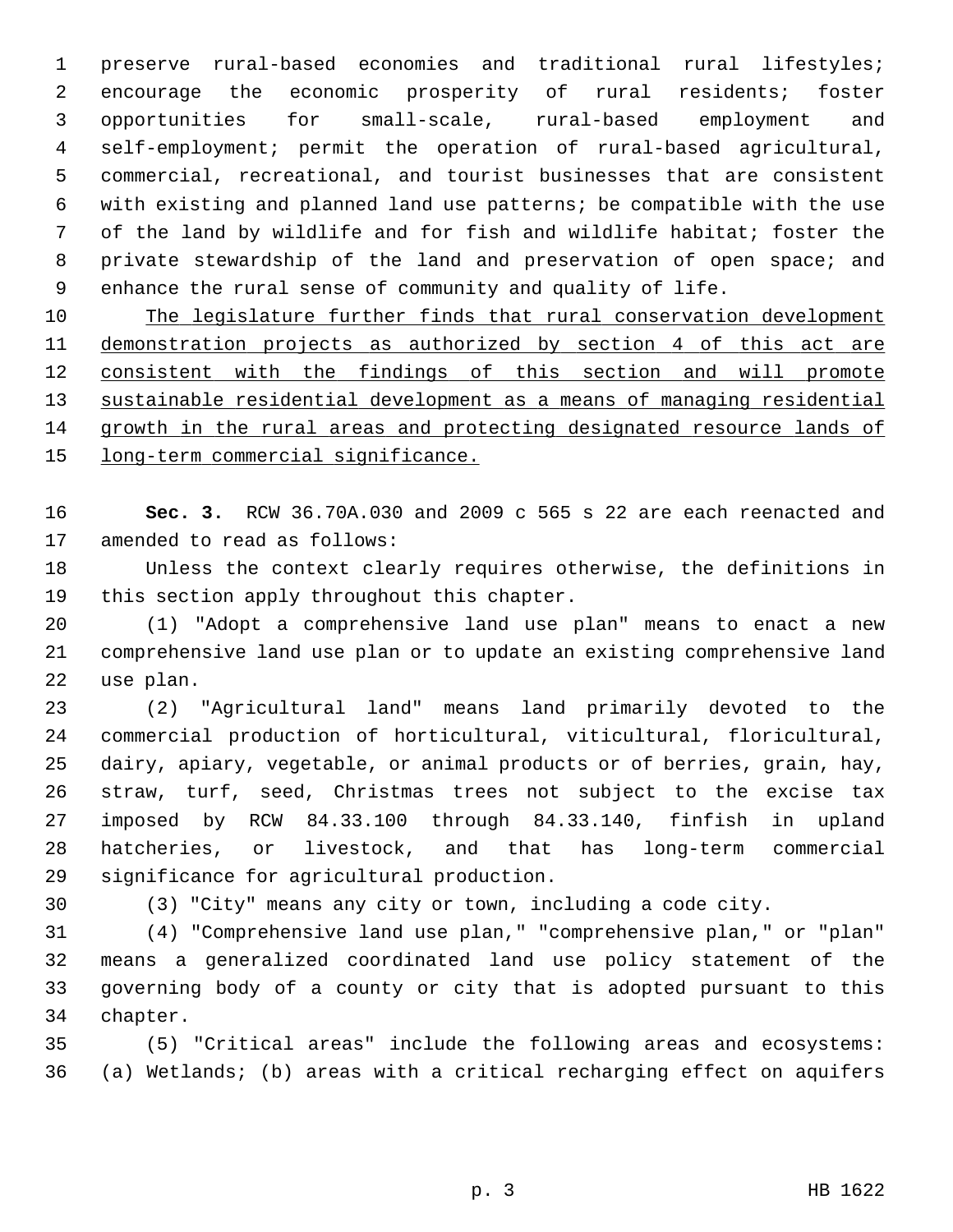1 used for potable water; (c) fish and wildlife habitat conservation 2 areas; (d) frequently flooded areas; and (e) geologically hazardous 3 areas.

4 (6) "Department" means the department of commerce.

 5 (7) "Development regulations" or "regulation" means the controls 6 placed on development or land use activities by a county or city, 7 including, but not limited to, zoning ordinances, critical areas 8 ordinances, shoreline master programs, official controls, planned unit 9 development ordinances, subdivision ordinances, and binding site plan 10 ordinances together with any amendments thereto. A development 11 regulation does not include a decision to approve a project permit 12 application, as defined in RCW 36.70B.020, even though the decision may 13 be expressed in a resolution or ordinance of the legislative body of 14 the county or city.

15 (8) "Forest land" means land primarily devoted to growing trees for 16 long-term commercial timber production on land that can be economically 17 and practically managed for such production, including Christmas trees 18 subject to the excise tax imposed under RCW 84.33.100 through 19 84.33.140, and that has long-term commercial significance. In 20 determining whether forest land is primarily devoted to growing trees 21 for long-term commercial timber production on land that can be 22 economically and practically managed for such production, the following 23 factors shall be considered: (a) The proximity of the land to urban, 24 suburban, and rural settlements; (b) surrounding parcel size and the 25 compatibility and intensity of adjacent and nearby land uses; (c) long-26 term local economic conditions that affect the ability to manage for 27 timber production; and (d) the availability of public facilities and 28 services conducive to conversion of forest land to other uses.

29 (9) "Geologically hazardous areas" means areas that because of 30 their susceptibility to erosion, sliding, earthquake, or other 31 geological events, are not suited to the siting of commercial, 32 residential, or industrial development consistent with public health or 33 safety concerns.

34 (10) "Long-term commercial significance" includes the growing 35 capacity, productivity, and soil composition of the land for long-term 36 commercial production, in consideration with the land's proximity to 37 population areas, and the possibility of more intense uses of the land.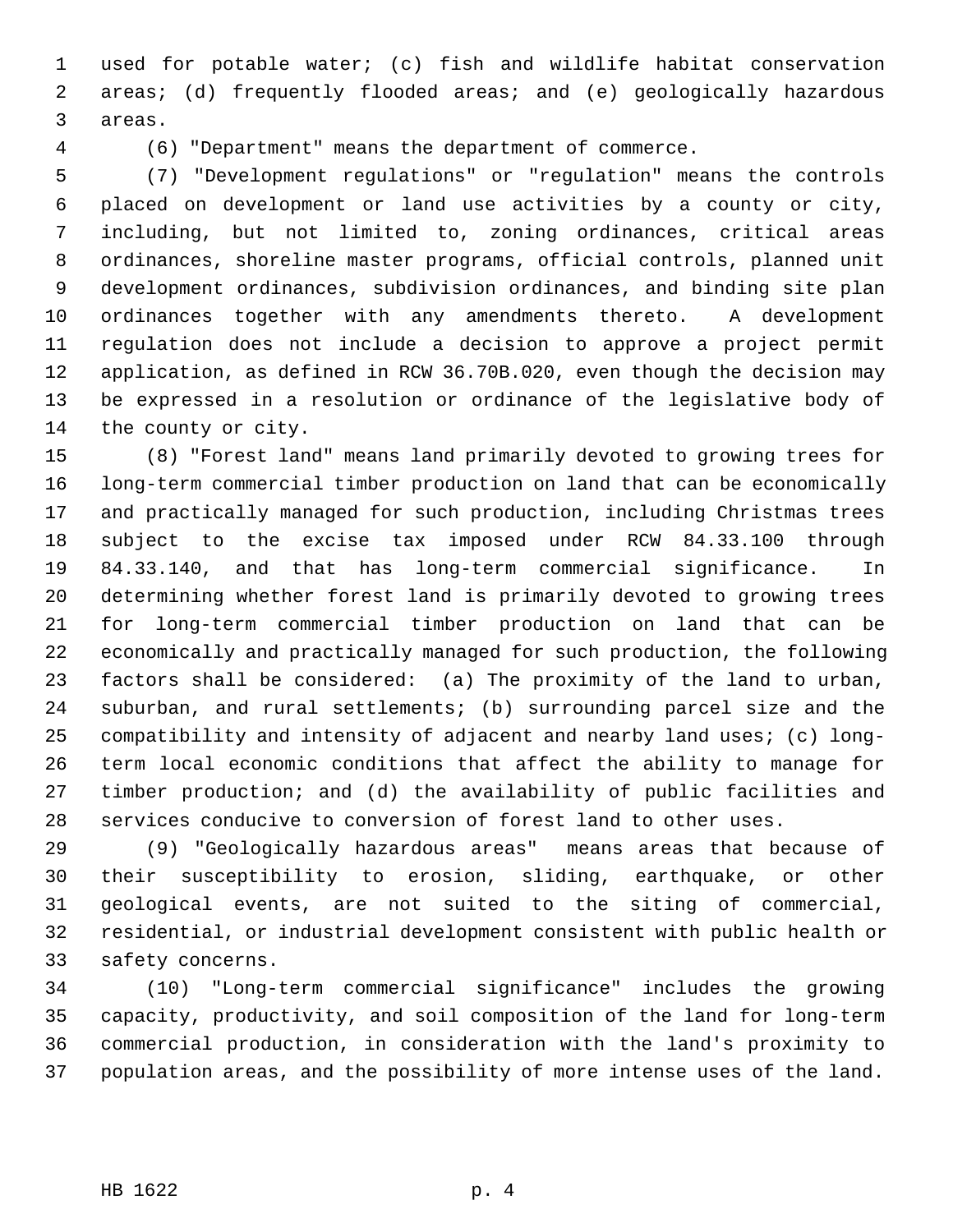1 (11) "Minerals" include gravel, sand, and valuable metallic 2 substances.

 3 (12) "Public facilities" include streets, roads, highways, 4 sidewalks, street and road lighting systems, traffic signals, domestic 5 water systems, storm and sanitary sewer systems, parks and recreational 6 facilities, and schools.

 7 (13) "Public services" include fire protection and suppression, law 8 enforcement, public health, education, recreation, environmental 9 protection, and other governmental services.

10 (14) "Recreational land" means land so designated under RCW 11 36.70A.1701 and that, immediately prior to this designation, was 12 designated as agricultural land of long-term commercial significance 13 under RCW 36.70A.170. Recreational land must have playing fields and 14 supporting facilities existing before July 1, 2004, for sports played 15 on grass playing fields.

16 (15) "Rural character" refers to the patterns of land use and 17 development established by a county in the rural element of its 18 comprehensive plan:

19 (a) In which open space, the natural landscape, and vegetation 20 predominate over the built environment;

21 (b) That foster traditional rural lifestyles, rural-based 22 economies, and opportunities to both live and work in rural areas;

23 (c) That provide visual landscapes that are traditionally found in 24 rural areas and communities;

25 (d) That are compatible with the use of the land by wildlife and 26 for fish and wildlife habitat;

27 (e) That reduce the inappropriate conversion of undeveloped land 28 into sprawling, low-density development;

29 (f) That generally do not require the extension of urban 30 governmental services; and

31 (g) That are consistent with the protection of natural surface 32 water flows and groundwater and surface water recharge and discharge 33 areas.

34 (16) "Rural development" refers to development outside the urban 35 growth area and outside agricultural, forest, and mineral resource 36 lands designated pursuant to RCW 36.70A.170. Rural development can 37 consist of a variety of uses and residential densities, including 38 clustered residential development, at levels that are consistent with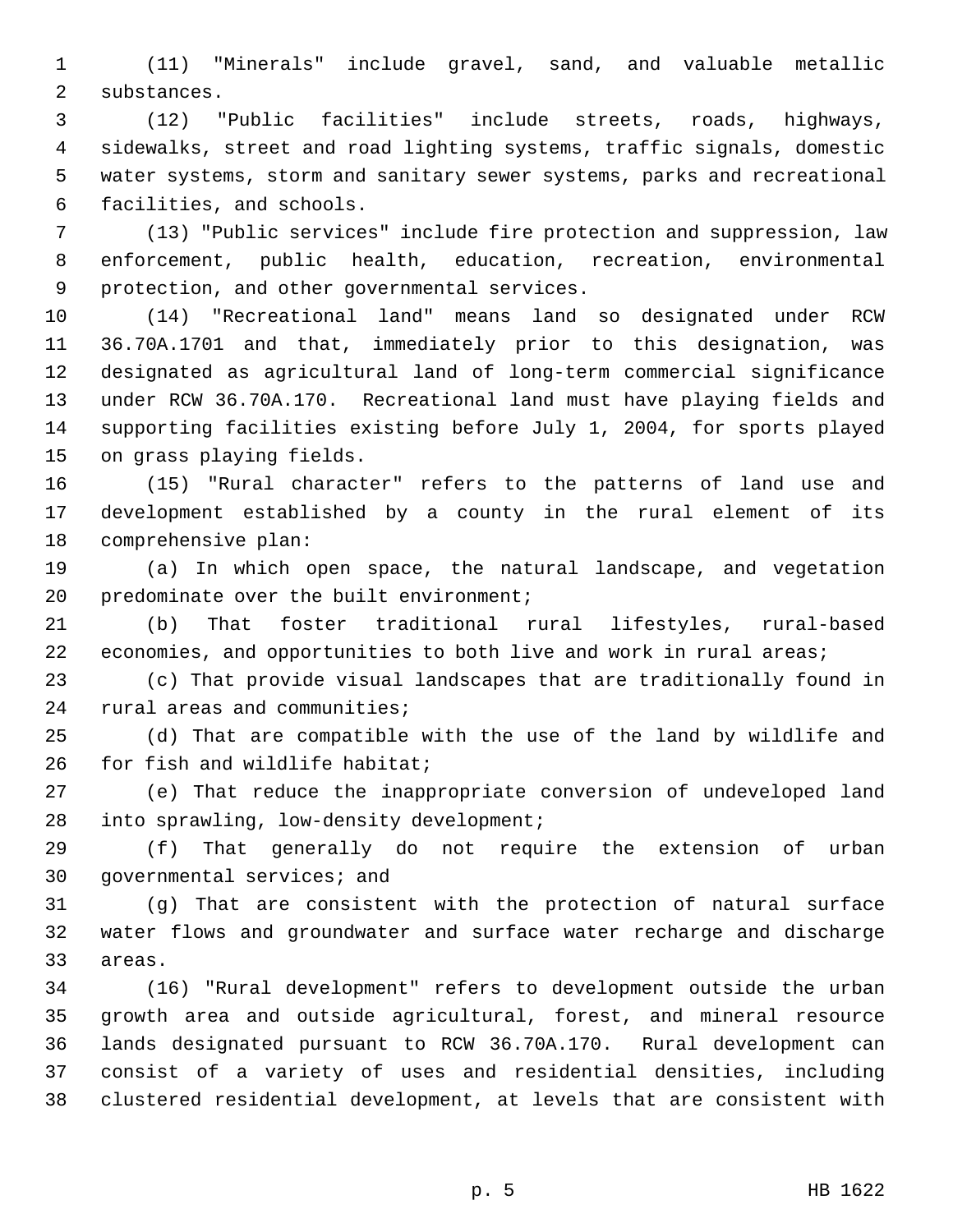1 the preservation of rural character and the requirements of the rural 2 element. Rural development does not refer to agriculture or forestry 3 activities that may be conducted in rural areas. A rural conservation 4 development demonstration project as provided under section 4 of this 5 act is a permitted form of rural development.

 6 (17) "Rural governmental services" or "rural services" include 7 those public services and public facilities historically and typically 8 delivered at an intensity usually found in rural areas, and may include 9 domestic water systems, fire and police protection services, 10 transportation and public transit services, and other public utilities 11 associated with rural development and normally not associated with 12 urban areas. Rural services do not include storm or sanitary sewers, 13 except as otherwise authorized by RCW 36.70A.110(4).

14 (18) "Urban governmental services" or "urban services" include 15 those public services and public facilities at an intensity 16 historically and typically provided in cities, specifically including 17 storm and sanitary sewer systems, domestic water systems, street 18 cleaning services, fire and police protection services, public transit 19 services, and other public utilities associated with urban areas and 20 normally not associated with rural areas.

21 (19) "Urban growth" refers to growth that makes intensive use of 22 land for the location of buildings, structures, and impermeable 23 surfaces to such a degree as to be incompatible with the primary use of 24 land for the production of food, other agricultural products, or fiber, 25 or the extraction of mineral resources, rural uses, rural development, 26 and natural resource lands designated pursuant to RCW 36.70A.170. A 27 pattern of more intensive rural development, as provided in RCW 28 36.70A.070(5)(d), is not urban growth. When allowed to spread over 29 wide areas, urban growth typically requires urban governmental 30 services. "Characterized by urban growth" refers to land having urban 31 growth located on it, or to land located in relationship to an area 32 with urban growth on it as to be appropriate for urban growth.

33 (20) "Urban growth areas" means those areas designated by a county 34 pursuant to RCW 36.70A.110.

35 (21) "Wetland" or "wetlands" means areas that are inundated or 36 saturated by surface water or groundwater at a frequency and duration 37 sufficient to support, and that under normal circumstances do support, 38 a prevalence of vegetation typically adapted for life in saturated soil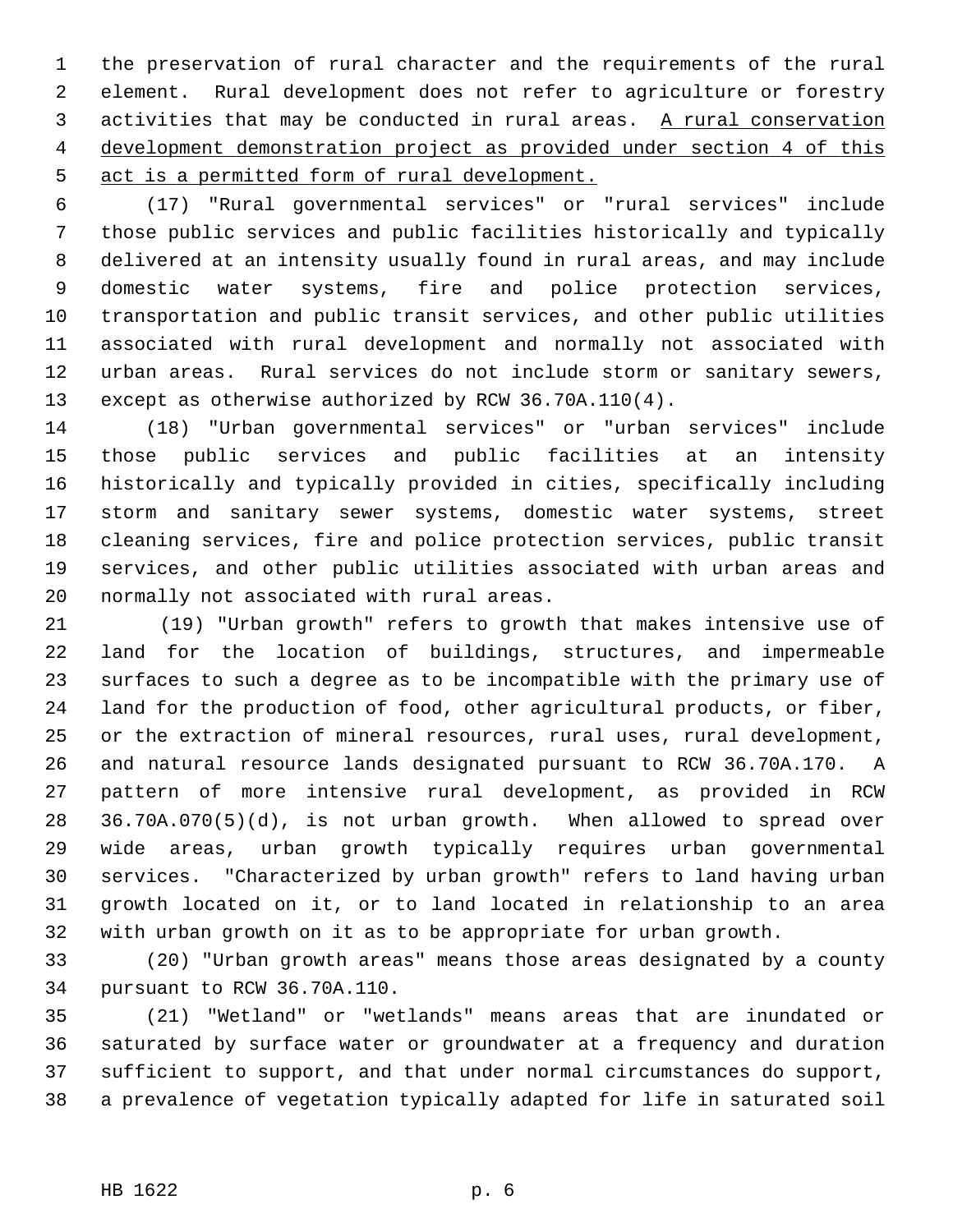1 conditions. Wetlands generally include swamps, marshes, bogs, and 2 similar areas. Wetlands do not include those artificial wetlands 3 intentionally created from nonwetland sites, including, but not limited 4 to, irrigation and drainage ditches, grass-lined swales, canals, 5 detention facilities, wastewater treatment facilities, farm ponds, and 6 landscape amenities, or those wetlands created after July 1, 1990, that 7 were unintentionally created as a result of the construction of a road, 8 street, or highway. Wetlands may include those artificial wetlands 9 intentionally created from nonwetland areas created to mitigate 10 conversion of wetlands.

## 11 NEW SECTION. **Sec. 4.** A new section is added to chapter 36.70A RCW 12 to read as follows:

13 (1) A county in the Puget Sound basin with a population between 14 five hundred thousand and seven hundred fifty thousand, and which is 15 required or choosing to plan under RCW 36.70A.040, may designate one 16 rural conservation development demonstration project that meets the 17 criteria set forth in this section. For the purposes of this section, 18 "rural conservation development demonstration project" and 19 "demonstration project" mean a compact rural development created using 20 transfer of development rights as identified in this section, and 21 established by the authorizing county's comprehensive plan policies and 22 development regulations.

23 (2) A demonstration project shall be located in the rural area, and 24 be designed as provided in this section to co-exist with traditional 25 rural land uses such as farming and forestry. A demonstration project 26 meeting the criteria of this section shall neither constitute "urban 27 growth," nor lands "characterized by urban growth" for purposes of 28 citing adjacent or nearby lands as new urban growth areas pursuant to 29 RCW 36.70A.110(2), nor do they violate rural character provisions of 30 RCW 36.70A.070(5)(c)(iii). A demonstration project meeting the 31 requirements of this section, and meeting the comprehensive plan 32 policies and development regulation of an authorizing county, shall 33 constitute a permitted form of "rural development" under RCW 34 36.70A.030(16).

35 (a) Location. A county may approve a demonstration project on a 36 site in the rural area, outside of limited areas of more intensive 37 rural development established pursuant to RCW 36.70A.070(5)(d), with a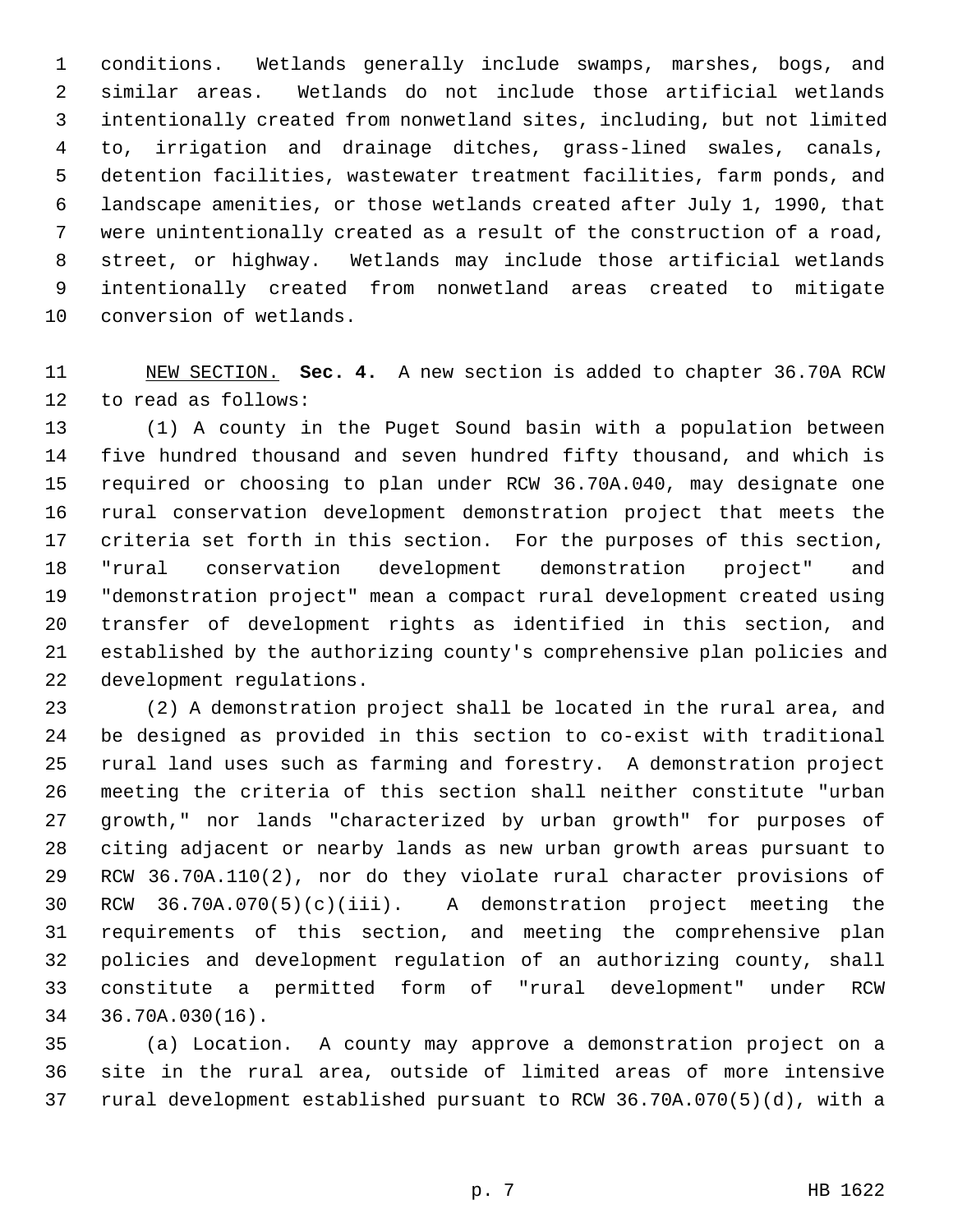1 minimum of seven hundred fifty contiguous acres. A portion of the 2 proposed site of a demonstration project site must be located within 3 three miles of a state or federal highway. The county's comprehensive 4 plan policies and/or development regulations for a demonstration 5 project should favor sites that are capable of limiting visual impacts 6 of the development to the general public and adjoining uses, enjoy 7 proximity to existing transportation networks that have capacity or can 8 be made concurrent through the proposal, demonstrate limited need for 9 public service improvements, and are outside areas identified as high 10 priority for protection and restoration by the department of ecology's 11 watershed characterization process. A demonstration project shall not 12 be allowed on lands designated by a county pursuant to chapter 36.70A 13 RCW as either agricultural, forest, or mineral lands of long-term 14 commercial significance. A county may not simultaneously process a 15 request to de-designate designated resource lands of long-term 16 commercial significance and a proposal for those same lands to be 17 considered for a demonstration project.

18 (b) Residential development. A demonstration project may include 19 a combination of two or more of the following types of residential 20 dwelling units: Single-family detached housing; single-family attached 21 housing; multifamily housing; and accessory dwelling units. A 22 demonstration project may include age-restricted residential housing. 23 The average lot size for single-family detached housing units within a 24 demonstration project shall not exceed seven thousand square feet.

25 (c) Nonresidential development. The demonstration project may 26 include nonresidential development that is designed and sized to serve 27 only the projected population of the demonstration project and nearby 28 existing and projected rural residential population.

29 (d) Authorized number of residential development units. A county 30 may authorize a demonstration project containing up to one thousand six 31 hundred residential dwelling units. The total number of authorized 32 residential dwelling units shall include the number of development 33 rights vested by the property owner under the applicable base zoning, 34 approved prior plats, vested subdivision/permit applications, and/or 35 existing legal subdivisions and shall be referred to as the "base 36 number of units." Any additional residential units in a demonstration 37 project above the base number of units and up to the total number of 38 dwelling units approved by the authorizing county, not to exceed the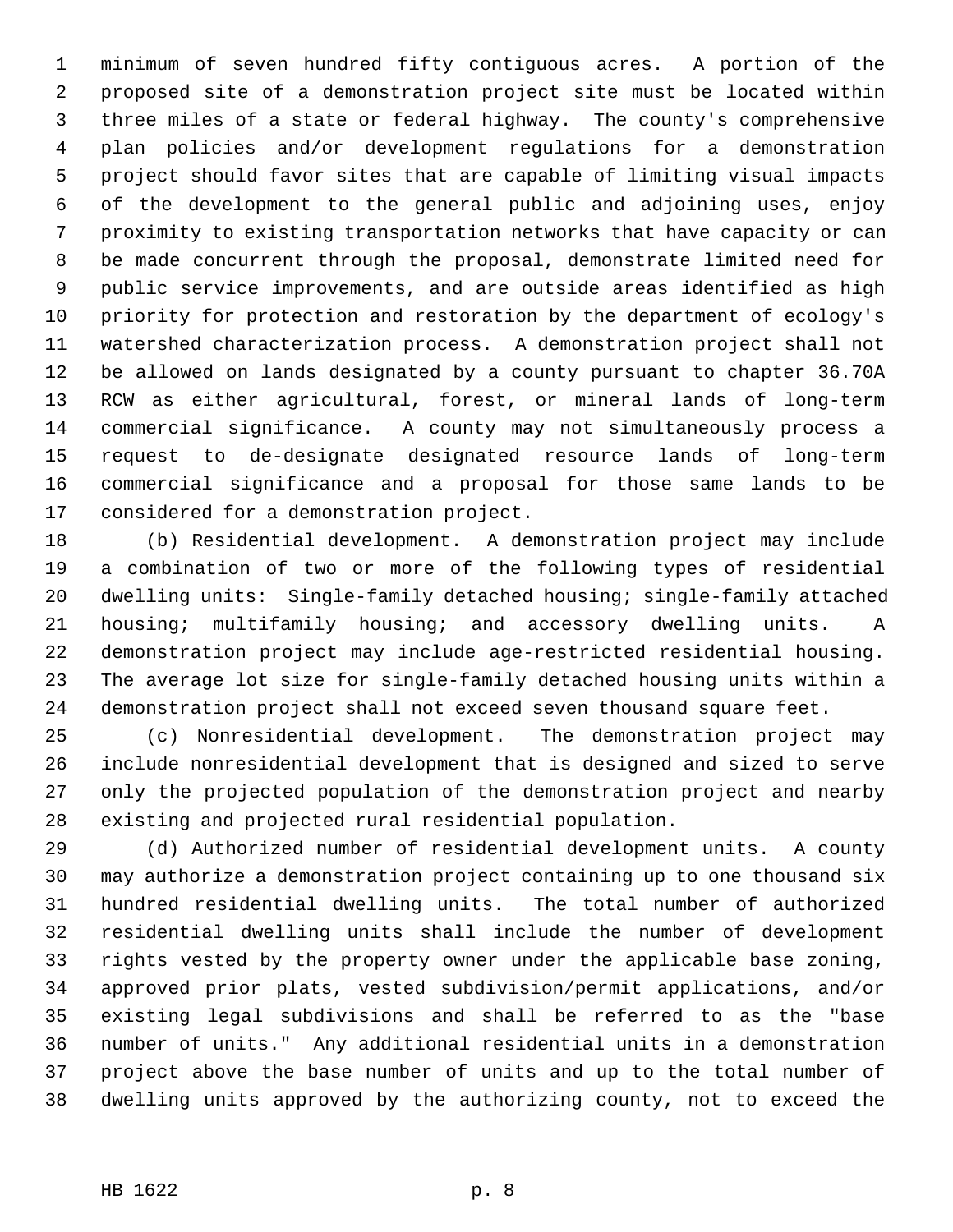1 total residential units authorized for a demonstration project under 2 this section, shall be allowed only through the transfer of development 3 rights as provided in this section. At least one-third of the units 4 authorized in a demonstration project must originate from rural-zoned 5 property, which may include the base number of units associated with 6 the demonstration project property.

 7 (e) Transfer of development rights. For purposes of this section, 8 the authorizing county's transfer of development rights program must 9 identify rural-zoned lands or lands designated as natural resource 10 lands of long-term commercial significance that are eligible as 11 transfer of development rights sending sites. A demonstration project 12 authorized under this section shall be an authorized receiving area for 13 transfer of development rights from certified sending sites. For 14 purposes of this section, each demonstration project residential unit 15 that exceeds the base number of units as provided under this section 16 shall require the transfer of one development right from a certified 17 sending site.

18 (f) Conservation easements. Development rights transferred from 19 sending sites shall be extinguished by a conservation easement recorded 20 against the sending property. The conservation easement shall be held 21 by either a nonprofit organization, the county authorizing the 22 demonstration project, or jointly by a nonprofit organization and the 23 authorizing county, as may be provided by the enabling county's 24 transfer of development rights program. The conservation easement 25 shall permanently restrict development of the sending property, but 26 must allow for typical rural and resource land uses, including but not 27 limited to agriculture and working forestry. A stewardship fund 28 established by endowment or other mechanism established by the county 29 authorizing a demonstration project shall be created to monitor and 30 enforce the conservation easement or easements for all sending 31 properties to ensure capacity for stewardship of such conservation 32 easement lands.

33 (g) Process. A county authorized to approve a demonstration 34 project shall adopt such comprehensive plan policies and development 35 regulations to supplement the requirements of this act as the county 36 deems necessary and appropriate. Any comprehensive plan policies 37 and/or development regulations adopted by a county pursuant to this 38 section may consider and reflect local circumstances for determining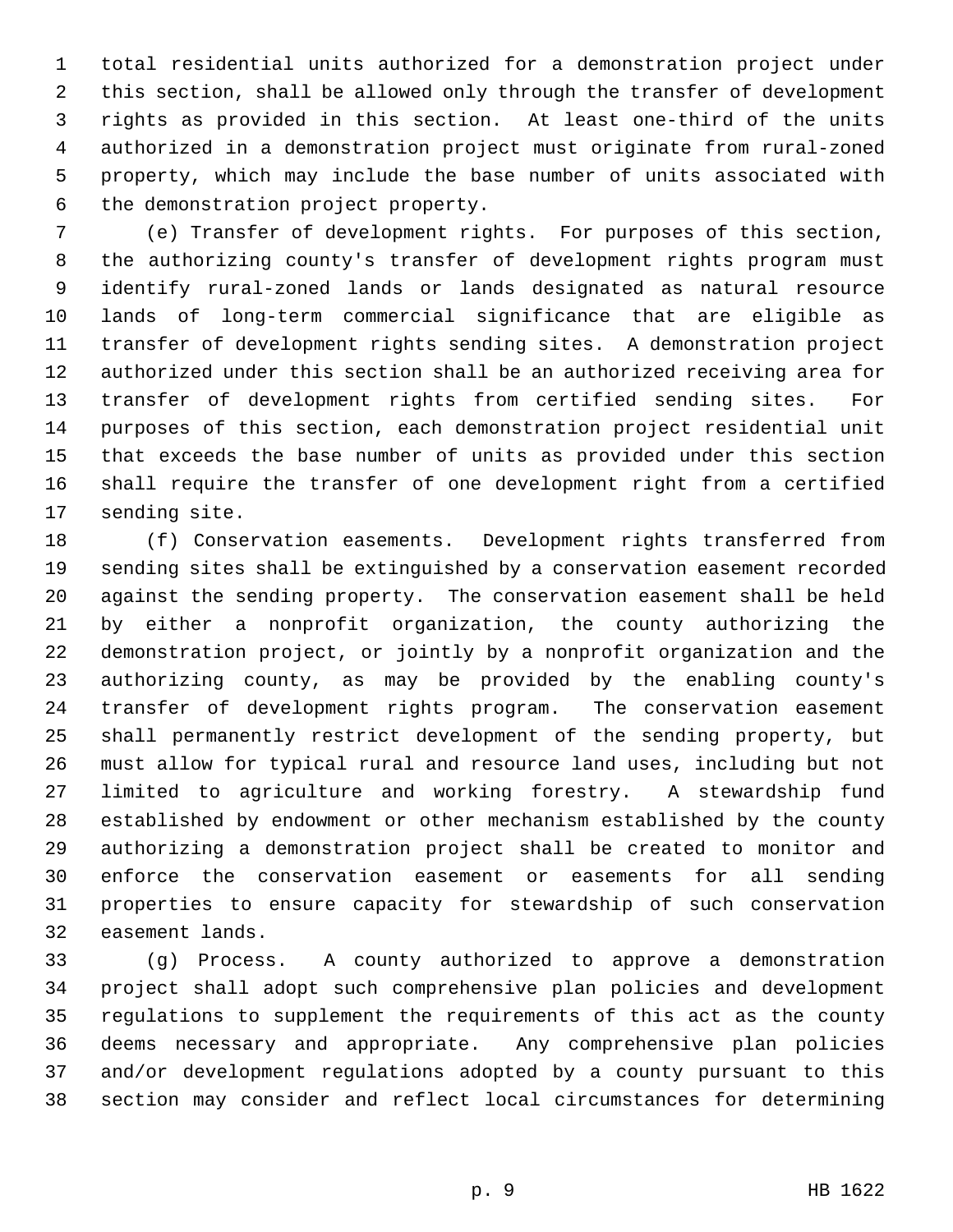1 how to implement this section in a manner that preserves existing rural 2 character. A county authorized to approve a demonstration project 3 under this act may designate a demonstration project receiving site 4 either in the rural element of its comprehensive plan, through adoption 5 of a subarea plan for the demonstration project, and/or through a 6 development agreement, and it may enact and rely upon comprehensive 7 plan policies, development regulations, and/or development agreements 8 as provided under chapter 36.70B RCW, expressly for the purpose of 9 approving a demonstration project. The demonstration project must 10 comply with all relevant development regulations, including critical 11 areas regulations and transportation concurrency requirements; 12 provided, however, that the provisions of this section shall control 13 over conflicting provisions of chapter 36.70A RCW, if any; provided, 14 further, that through a development agreement a county may approve 15 development standards particular to the demonstration project, and 16 different from the county's existing development regulations, if the 17 county finds that such regulations will facilitate preservation of 18 rural character and will not adversely impact the public health, 19 safety, and welfare.

20 (h) External boundaries. Clear external boundaries shall be 21 delineated for each demonstration project and shall not be expanded. 22 The demonstration project shall provide a perimeter buffer within the 23 boundaries of the demonstration project for the benefit of surrounding 24 land uses along the external boundary, which buffer may consist of 25 physical features upon or abutting the demonstration project site, such 26 as a river or undeveloped bluff or ravine, or a designated corridor of 27 undeveloped land that must be permanently conserved. The perimeter 28 buffer around the demonstration project must average at least two 29 hundred feet wide, and at no point may be less than one hundred feet 30 wide; provided, however, that the authorizing county may approve a 31 reduction in the minimum average buffer width in response to a buffer 32 enhancement and stewardship plan demonstrating that the reduced buffers 33 provide an equivalent buffer function and value to that of the standard 34 buffer width. Nothing in this section obviates the need to comply with 35 all applicable critical area regulations and preexisting riparian 36 buffer requirements. Perimeter buffers shall be permanently conserved 37 by conservation easement recorded as provided for in the same manner as 38 conservation easements for transferred development rights.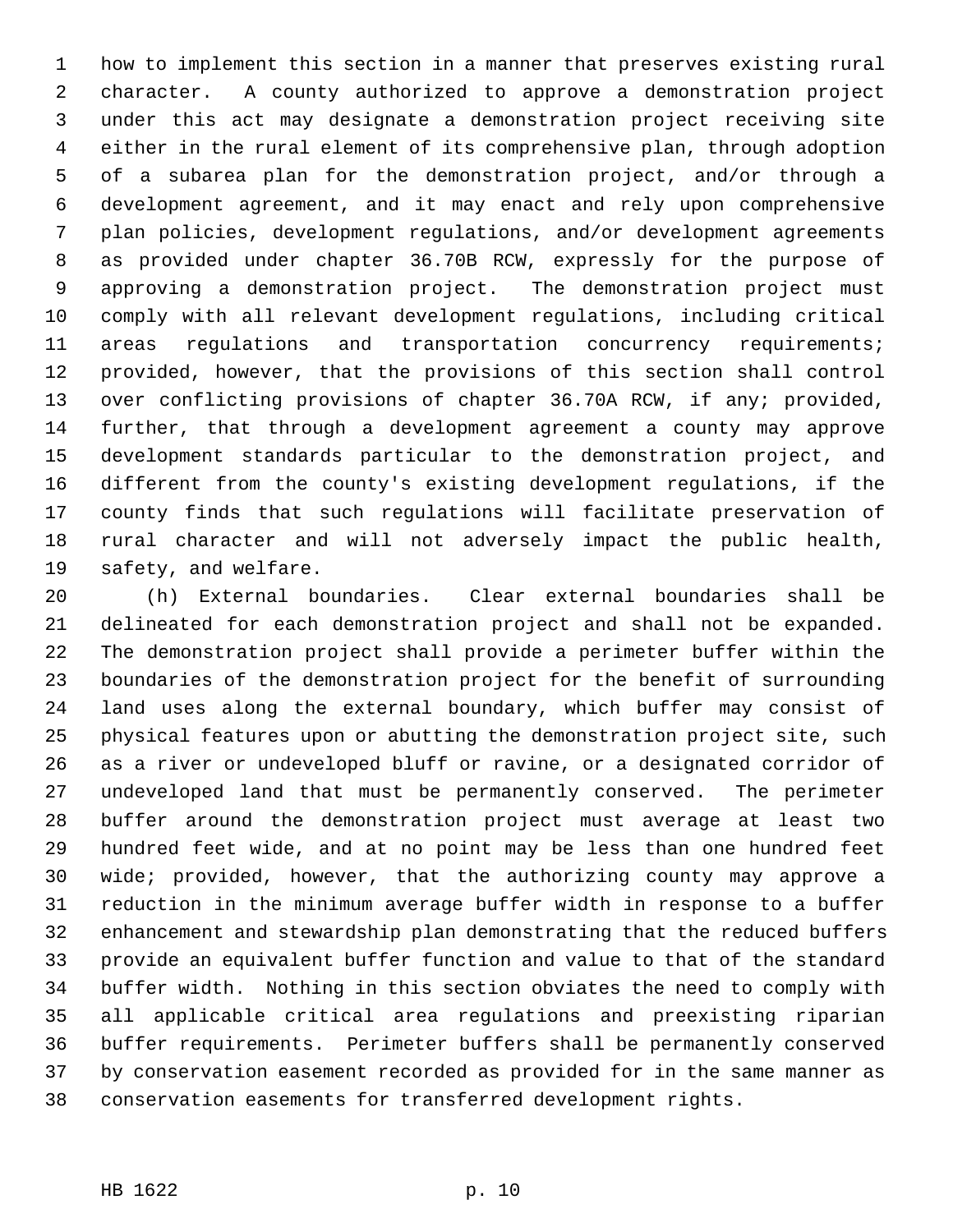1 (i) Public services and public facilities.

 2 (i) Design and size--in general. Public services and public 3 facilities shall be designed and sized for the demonstration project 4 consistent with the definition of "rural governmental services" as 5 provided in RCW 36.70A.030(17).

 6 (ii) Provision for required infrastructure. The county's 7 development regulations, or any development agreement authorizing a 8 demonstration project, shall address how new and/or improved 9 infrastructure necessary to serve the demonstration project shall be 10 provided, which may include how such infrastructure is to be provided 11 by either the applicant, the county, or by a public-private 12 partnership.

13 (iii) Transportation. A demonstration project must comply with the 14 county's applicable transportation concurrency requirements to ensure 15 that the demonstration project will not result in roads operating below 16 adopted levels of service. Legal instruments shall be recorded 17 granting to the general public the right to access and utilize the 18 transportation facilities described in (i)(iii) (A) through (C) of this 19 subsection to the extent such facilities are included as part of a 20 demonstration project. A covenant shall be recorded on title to land 21 included within a demonstration project that prohibits an owner or 22 owners from protesting annexation to a transit service district. A 23 county's approval of a demonstration project should call for a 24 transportation management plan to encourage the reduction in potential 25 greenhouse gas emissions that addresses, at a minimum, the following 26 components: (A) A multimodal implementation plan that may include, but 27 is not necessarily limited to, neighborhood circulators; bicycle paths; 28 electric vehicle charging stations; and park and ride, community 29 vanpool, and car-share parking spaces; (B) a pedestrian and 30 nonmotorized transportation network of trails and walkways that shall 31 connect residences to public services and open spaces within and 32 adjacent to the demonstration project. For the purposes of this 33 section, walkways are lanes for pedestrians and nonmotorized vehicles 34 that provide a space to travel within the public right-of-way or within 35 easements/tracts that is separated from roadway vehicles; (C) road 36 capacity that meet the county's applicable growth management act 37 concurrency requirements; and (D) innovative road standards developed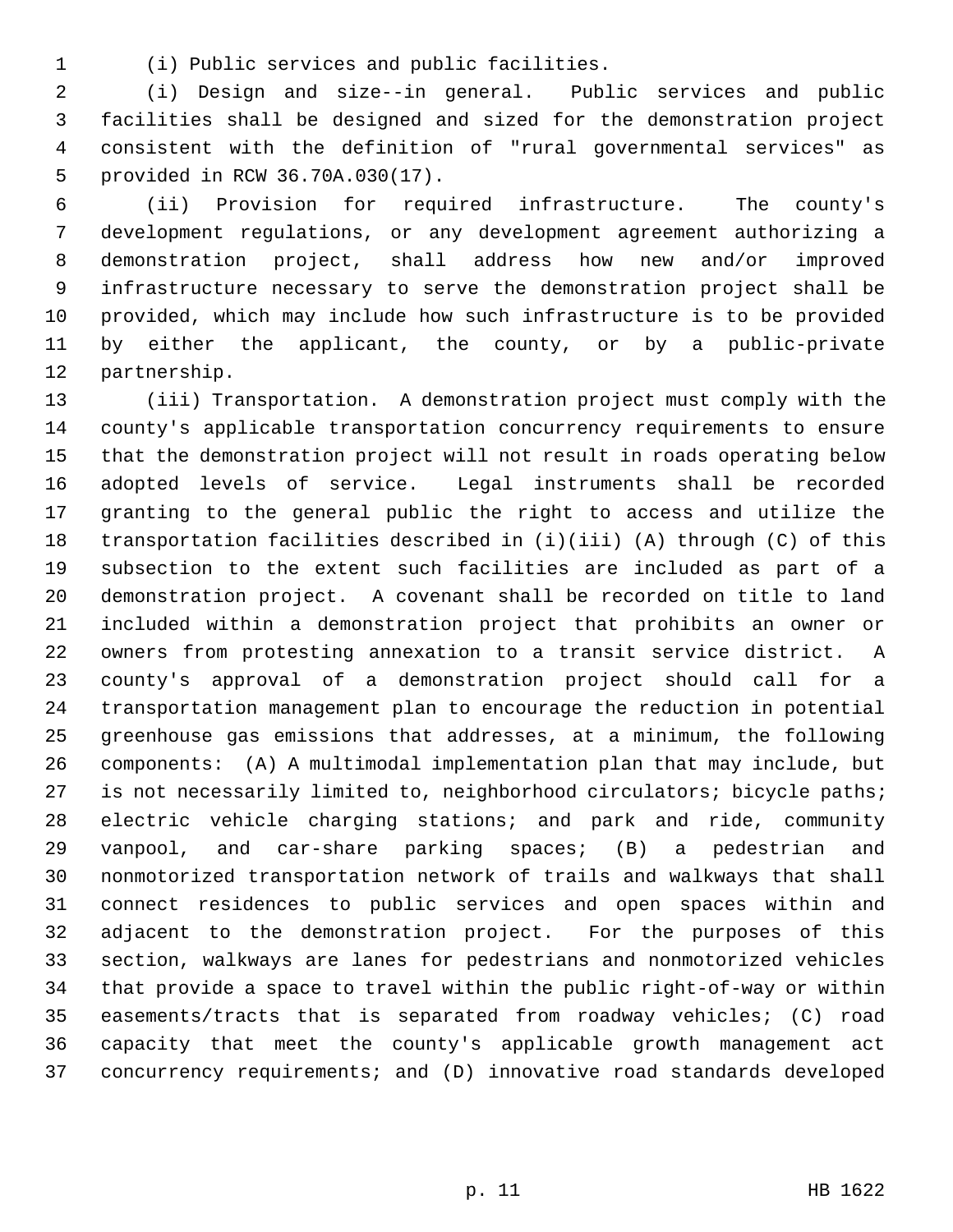1 by the county for a demonstration project that the county determines 2 are compatible with rural character and minimize impervious surfaces 3 and storm water runoff.

 4 (iv) Water supply. A demonstration project must be served by an 5 existing public water purveyor.

 6 (v) Wastewater treatment. Counties are encouraged to authorize 7 innovative techniques for wastewater treatment in a demonstration 8 project, including, but not limited to, the use of membrane bioreactor 9 systems. The demonstration project should encourage water conservation 10 and grey water reuse for flushing, irrigation, and/or other appropriate 11 uses.

12 (vi) Storm water management. The authorizing county shall include 13 in its development regulations, or in a development agreement approving 14 a demonstration project, storm water management standards that are 15 consistent with the then most current department of ecology storm water 16 manual or the equivalent standard adopted by the county. The 17 authorizing county shall require "low impact development" techniques as 18 appropriate and feasible for the site, which may include, but are not 19 limited to, bio swales and other natural storm water management systems 20 and alternative uses for storm water that encourage water reuse, 21 groundwater infiltration, or both.

22 (vii) Critical areas regulations. A demonstration project shall be 23 subject to the county's then current, adopted critical areas 24 regulations adopted pursuant to chapter 36.70A RCW.

25 (j) Open space. The demonstration project shall contain community 26 open space for public use, which may include community gathering space, 27 village green, parks, trails, a community farm, a community forest, 28 and/or a farmers' market space. A minimum of seventy percent of the 29 gross site area of a demonstration project shall be set aside as 30 designated open space. Instruments shall be recorded against the 31 property as necessary to ensure that open space is retained in 32 perpetuity, and must be open and accessible to the public. A 33 stewardship fund established by endowment, homeowners' association 34 fees, perpetual resale fees, or other mechanism as may be authorized by 35 a county approving a demonstration project, shall be created to monitor 36 and ensure capacity for stewardship of such publicly open and 37 accessible open space within a demonstration project.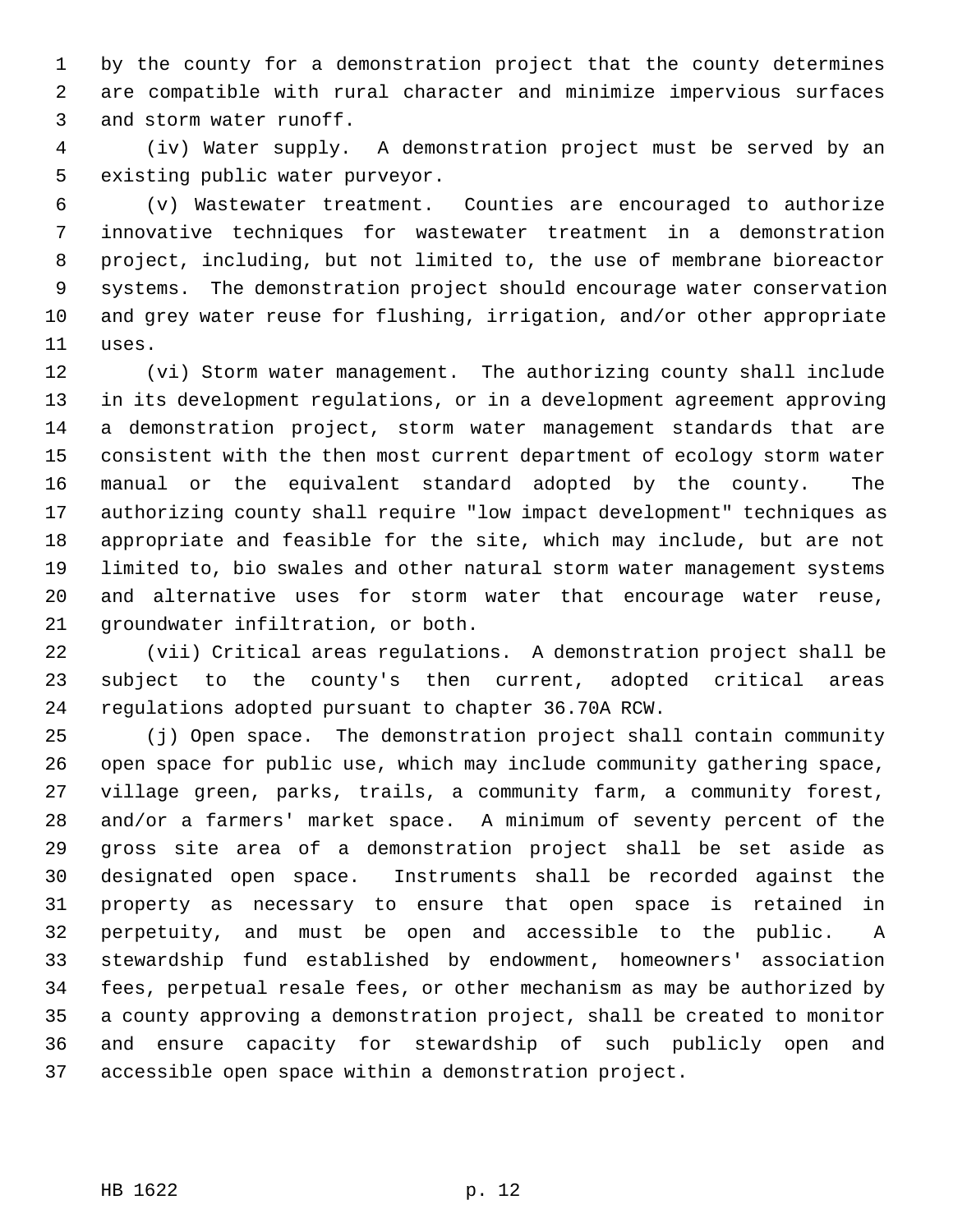1 (k) Green building and energy. A county authorizing a 2 demonstration project should encourage the incorporation of "green" 3 building standards, such as the national association of home builders' 4 gold-level green building guidelines or substantial equivalent. To the 5 maximum extent practicable, a demonstration project shall use building 6 materials sourced from Washington state. A county authorizing a 7 demonstration project should also encourage the utilization of 8 renewable on-site energy generation, renewable energy credits, and/or 9 other means to reduce green house gas emissions, when compared to 10 typical rural cluster developments.

11 (l) Native vegetation. The authorizing county shall include in its 12 development regulations or in a development agreement authorizing a 13 demonstration project, provisions to minimize and mitigate for the 14 clearing of native vegetation within a demonstration project. Native 15 plant species for landscaping of nonlawn areas of private residences 16 shall be used. Public rights-of-way, street planting strips, and 17 common areas shall be replanted with a regionally appropriate native 18 plant community and structure, except in situations where native 19 species conflict with power lines and other utilities, in which case 20 noninvasive nonnative species shall be used as a substitute.

21 (m) Design standards. The authorizing county shall include in its 22 development regulations or in a development agreement authorizing a 23 demonstration project design standards to protect the rural character 24 of the area and design standards to foster interaction among residents 25 and a sense of place. At a minimum, design standards to protect rural 26 character should address how to minimize and mitigate impacts from the 27 following: (i) Utilities; (ii) roadways and transportation; (iii) 28 visual impacts to sensitive viewsheds, such as roadways, ridgelines, 29 hillsides, etc.; and (iv) lighting and the preservation of dark skies. 30 Design standards to foster interaction and a sense of place may include 31 elements to encourage multimodal transportation options, public 32 gathering spaces, views of the surrounding landscape, use of local 33 materials, and attention to historic features.

34 (n) Notice on title. A county designating a demonstration project 35 shall require that all plats, short plats, site plans, development 36 permits, building permits, and/or other permits/approvals issued or 37 granted for development activities within a demonstration project 38 contain a notice that the subject property is located in a rural area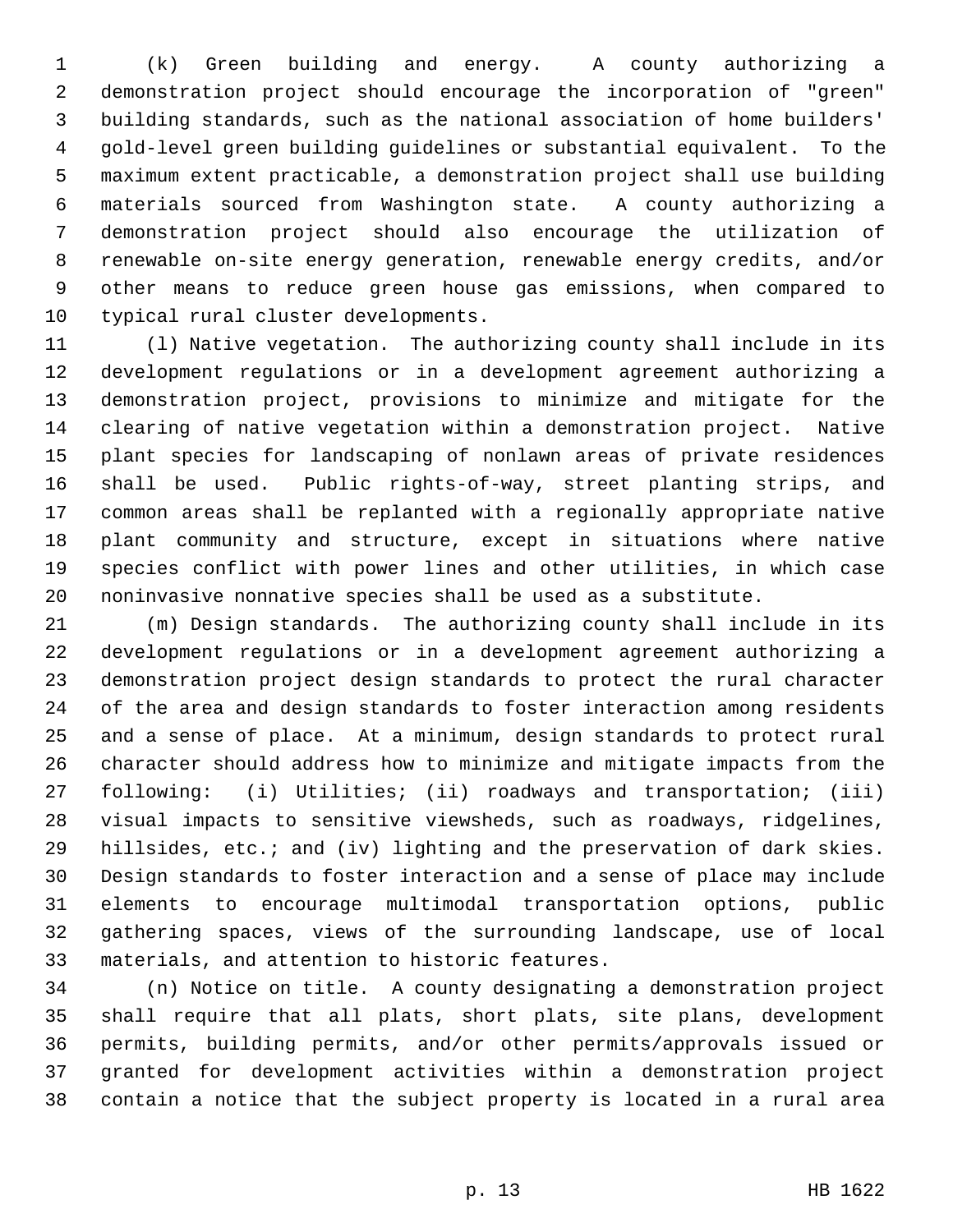1 where a variety of traditional rural activities may occur that may 2 generate sights, sounds, and smells associated with farming, forestry, 3 and other traditional rural uses. In addition, the notice for lands 4 within a demonstration project shall advise that services in rural 5 areas are often limited and consist of rural governmental services 6 rather than urban governmental services. The notice shall run with the 7 land.

 8 (o) Environmental review. A county's review and approval of a 9 demonstration project shall address and provide for environmental 10 protection consistent with the provisions of the state environmental 11 policy act, chapter 43.21C RCW. A county may process a demonstration 12 project as a "planned action" under chapter 43.21C RCW as authorized by 13 this section.

14 **Sec. 5.** RCW 43.21C.031 and 1995 c 347 s 203 are each amended to 15 read as follows:

16 (1) An environmental impact statement (the detailed statement 17 required by RCW 43.21C.030(2)(c)) shall be prepared on proposals for 18 legislation and other major actions having a probable significant, 19 adverse environmental impact. The environmental impact statement may 20 be combined with the recommendation or report on the proposal or issued 21 as a separate document. The substantive decisions or recommendations 22 shall be clearly identifiable in the combined document. Actions 23 categorically exempt under RCW 43.21C.110(1)(a) do not require 24 environmental review or the preparation of an environmental impact 25 statement under this chapter. In a county, city, or town planning 26 under RCW 36.70A.040, a planned action, as provided for in subsection 27 (2) of this section, does not require a threshold determination or the 28 preparation of an environmental impact statement under this chapter, 29 but is subject to environmental review and mitigation as provided in 30 this chapter.

31 An environmental impact statement is required to analyze only those 32 probable adverse environmental impacts which are significant. 33 Beneficial environmental impacts may be discussed. The responsible 34 official shall consult with agencies and the public to identify such 35 impacts and limit the scope of an environmental impact statement. The 36 subjects listed in RCW 43.21C.030(2)(c) need not be treated as separate 37 sections of an environmental impact statement. Discussions of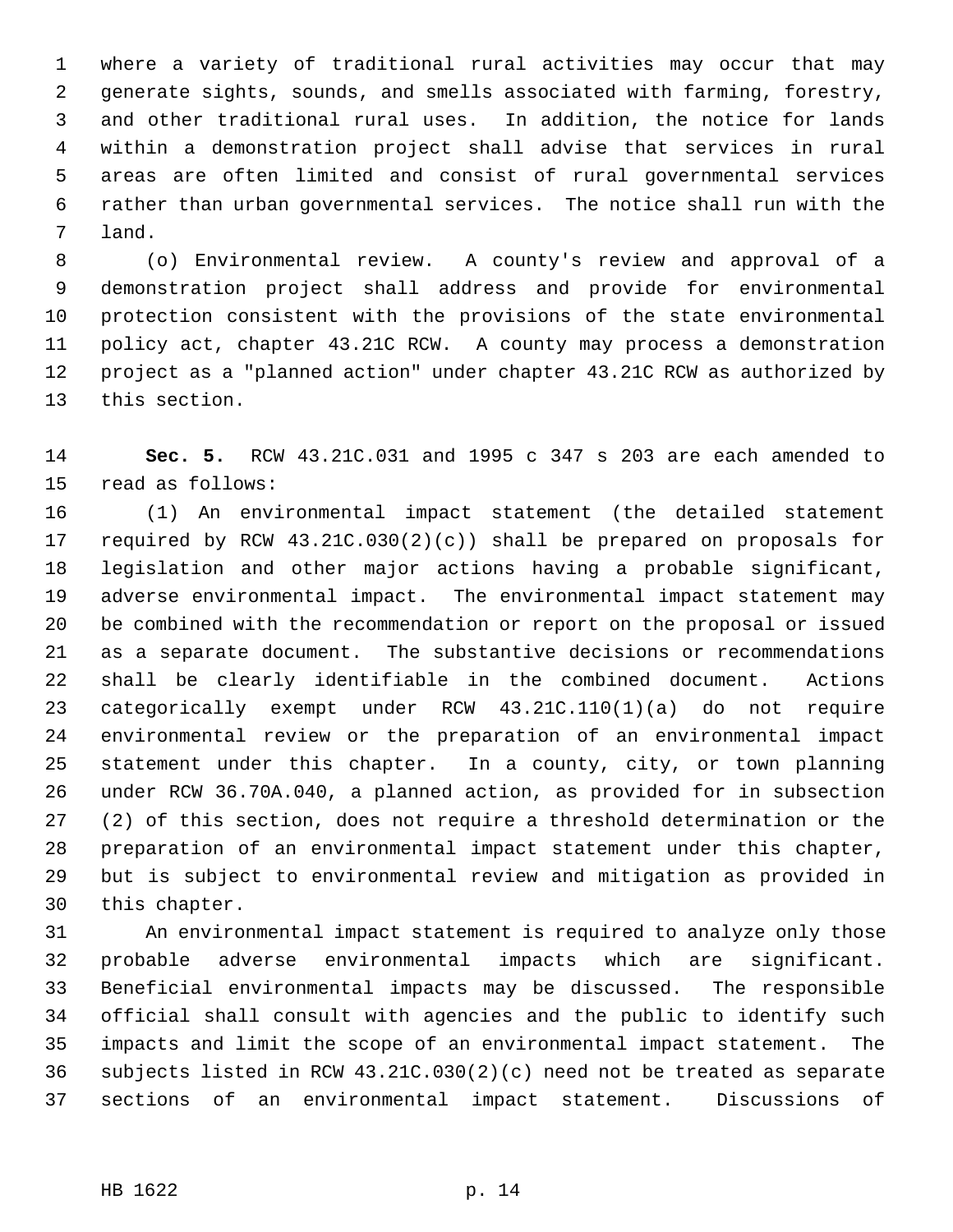1 significant short-term and long-term environmental impacts, significant 2 irrevocable commitments of natural resources, significant alternatives 3 including mitigation measures, and significant environmental impacts 4 which cannot be mitigated should be consolidated or included, as 5 applicable, in those sections of an environmental impact statement 6 where the responsible official decides they logically belong.

 7 (2)(a) For purposes of this section, a planned action means one or 8 more types of project action that:

 9 (i) Are designated planned actions by an ordinance or resolution 10 adopted by a county, city, or town planning under RCW 36.70A.040;

11 (ii) Have had the significant impacts adequately addressed in an 12 environmental impact statement prepared in conjunction with (A) a 13 comprehensive plan or subarea plan adopted under chapter 36.70A RCW, 14  $((\theta \cdot \hat{r}))$  (B) a fully contained community, a master planned resort, a 15 master planned development, or a phased project, or (C) a rural 16 conservation development demonstration project as authorized under 17 section 4 of this act;

18 (iii) Are subsequent or implementing projects for the proposals 19 listed in (a)(ii) of this subsection;

20 (iv) Are located within an urban growth area, as defined in RCW 21 36.70A.030 except in the case of a rural conservation development 22 demonstration project as authorized under section 4 of this act;

23 (v) Are not essential public facilities, as defined in RCW 24 36.70A.200; and

25 (vi) Are consistent with a comprehensive plan adopted under chapter 26 36.70A RCW.

27 (b) A county, city, or town shall limit planned actions to certain 28 types of development or to specific geographical areas that are less 29 extensive than the jurisdictional boundaries of the county, city, or 30 town and may limit a planned action to a time period identified in the 31 environmental impact statement or the ordinance or resolution adopted 32 under this subsection.

33 **Sec. 6.** RCW 36.145.020 and 2010 c 7 s 201 are each amended to read 34 as follows:

35 (1) Community facilities districts are authorized to be formed for 36 the purposes authorized under this chapter. Community facilities 37 districts may (( $\theta$ nly)) include either (a) land within urban growth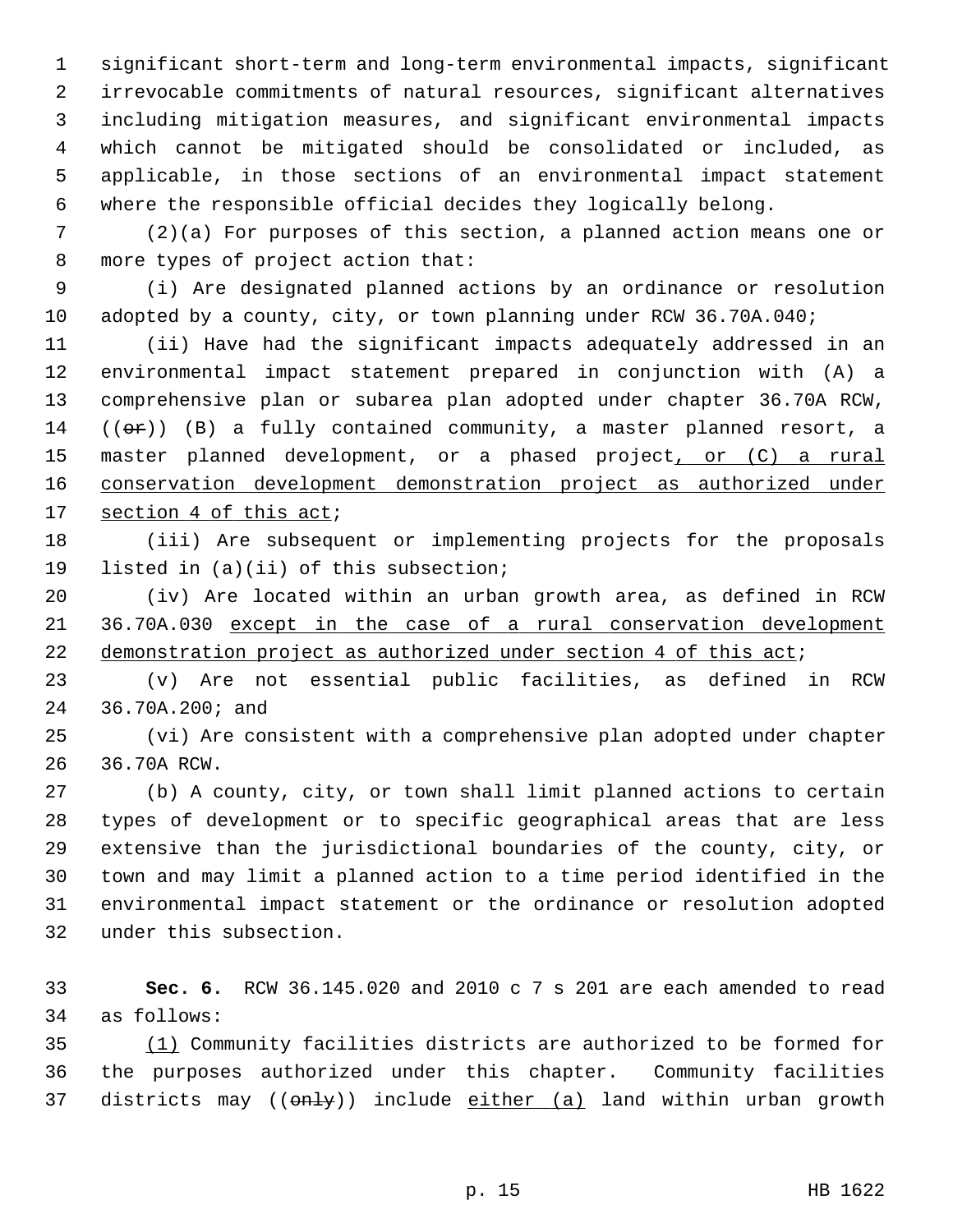1 areas designated under the state growth management act, located in 2 portions of one or more cities, towns, or counties when created in 3 accordance with this chapter. A district may include one or more 4 noncontiguous tracts, lots, parcels, or other properties meeting the 5 requirements of this chapter, or (b) land within counties that is 6 outside of designated urban growth areas but which has been included 7 within the boundaries of a rural conservation development demonstration 8 project approved by a county pursuant to section 4 of this act when the 9 district is created in accordance with this chapter.

10  $((+1))$  (2) To form a community facilities district, a petition 11 must be presented to the applicable legislative authorities. The 12 petition must:

13 (a) Designate and describe the boundaries of the district by metes 14 and bounds or reference to United States townships, ranges, and legal 15 subdivisions;

16 (b) Be executed by one hundred percent of all owners of private 17 property located within the boundaries of the proposed district. The 18 property owners must include a request to subject their property to the 19 assessments, up to the amount included in the petition and authorized 20 under this chapter;

21 (c) Include a certification by the petitioners that they want to 22 voluntarily submit their property to the authority of the district 23 under this chapter to approve the petitioner's request to submit their 24 property to the assessments, up to the amount included in the petition 25 and authorized under this chapter;

26 (d) Include a general explanation of the objective and plan of the 27 district and describe the specific facilities that the district 28 anticipates financing;

29 (e) Declare the district will be conducive to public health, 30 safety, and welfare;

31 (f) Assert that the purpose for forming the district will be a 32 benefit to the land located in the district;

33 (g) Be accompanied by an "obligation" signed by at least two 34 petitioners who agree to pay the costs of the formation process;

35 (h) Include a list of petitioners or representatives thereof who 36 are willing and able to serve on the board of supervisors. All 37 petitioners within a proposed district who are natural persons, or 38 natural persons who are designated representatives of petitioners, are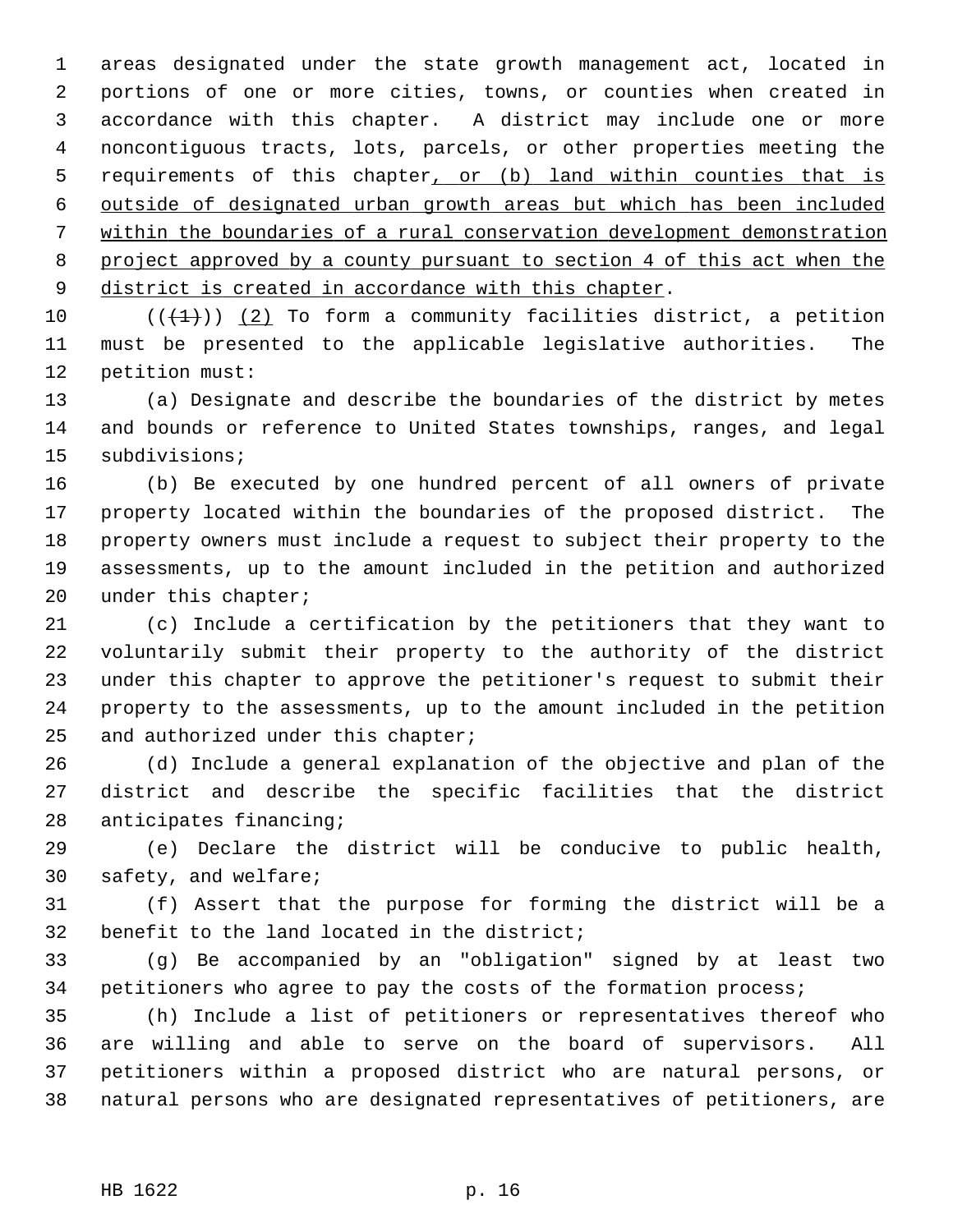1 eligible to include their name on the list of eligible supervisors. 2 The petitioners may nominate qualified professions to serve on the 3 board of supervisors in lieu of the petitioners or representatives of 4 the petitioners;

 5 (i) If it proposes a special assessment, include: (i) A diagram 6 showing each separate lot, tract, parcel of land, or other property in 7 the district; (ii) the acreage of the property; (iii) the name and 8 address of the owner or reputed owner of each lot, tract, parcel of 9 land, or other property as shown on the tax rolls of the county 10 assessor; (iv) a preliminary assessment roll showing the special 11 assessment proposed to be imposed on each lot, tract, parcel of land, 12 or other property; and (v) a proposed method or combination of methods 13 for computing special assessments, determining the benefit to assessed 14 property or use from facilities or improvements funded directly or 15 indirectly by special assessments under this chapter; and

16 (j) Include an explanation of what security will be provided to 17 ensure the timely payment of assessments and the timely payment of 18 bonds issued by the district.

19 ( $(\frac{1}{2})$ ) (3) The petition must be filed with the auditor of each 20 county in which property included within the proposed district is 21 located. The auditor for the county in which the largest geographic 22 portion of the proposed district is located must be the lead auditor 23 for the purposes of this section. Within thirty days of the lead 24 auditor's receipt of the petition, the lead auditor must confirm that 25 the petition has been validly executed by one hundred percent of all 26 owners of the property located within the proposed district, including 27 confirmation by the auditors of all other counties with whom the 28 petition was filed. Within ten days of the lead auditor's finding that 29 the petition either does or does not contain the required signatures, 30 the lead auditor must either (a) transmit the petition, together with 31 a certificate of sufficiency attached thereto, to each legislative 32 authority petitioned for formation of the district; or (b) return the 33 petition to the petitioners with a list of property owners who must 34 sign the petition in order to comply with this section. There are no 35 restrictions on the number of petitions that may be submitted by one or 36 more property owners.

37 ( $(\frac{43}{1})$ ) (4) A petition may be amended for any reason if the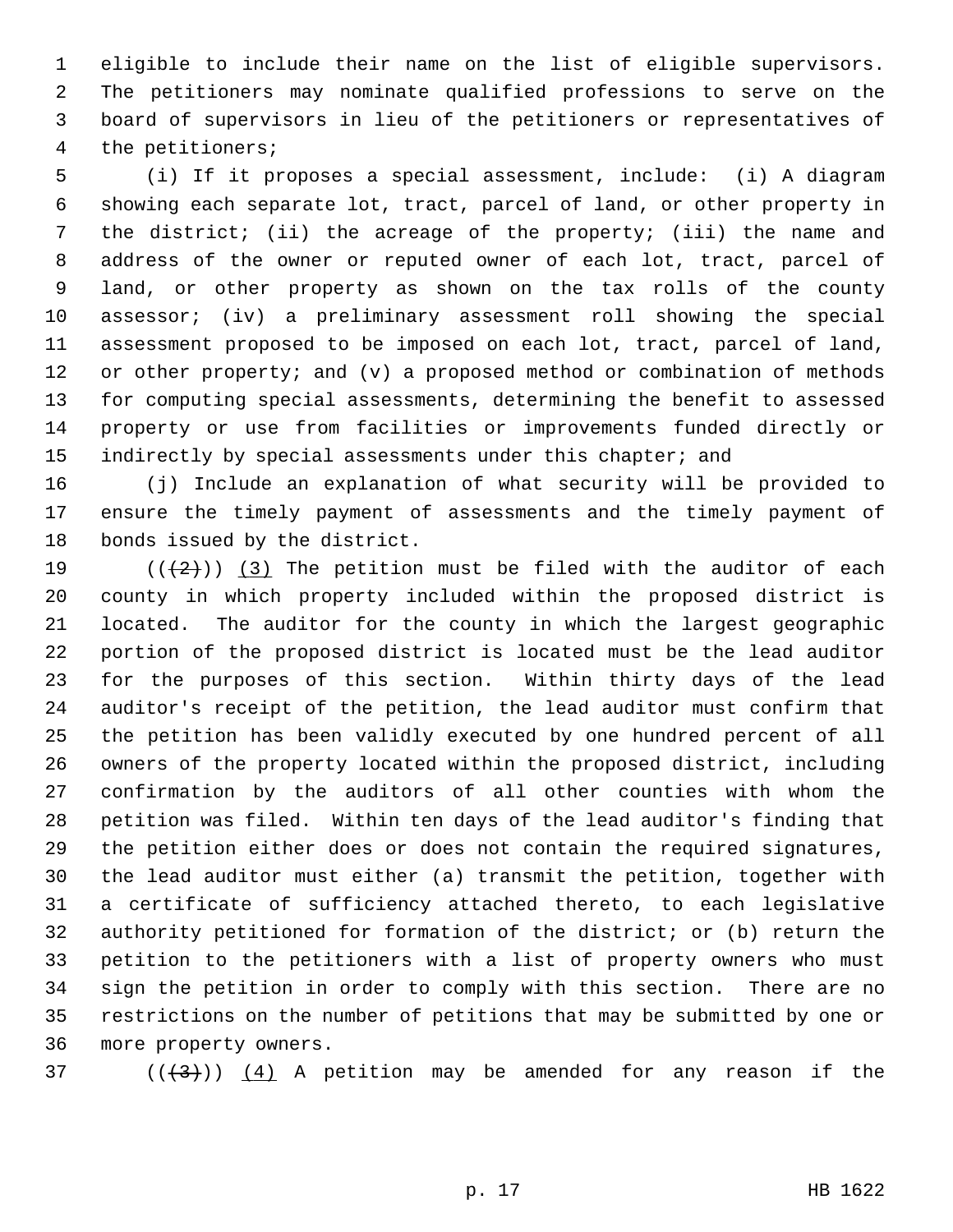1 amendment is signed by one hundred percent of the owners of property 2 located within the district proposed in the amended petition.

 3 **Sec. 7.** RCW 36.145.100 and 2010 c 7 s 501 are each amended to read 4 as follows:

 5 (1) Through the use of district revenue derived through special 6 assessments and bonds authorized under this chapter, and( $(\tau)$ ) 7 consistent with the terms and conditions of a petition approved in 8 accordance with this chapter, a community facilities district may 9 finance all or a portion of the following costs, expenses, and 10 facilities whether located inside or outside the boundaries of an 11 approved district:

12 (a) The cost, or any portion thereof, of the purchase, finance, 13 lease, sublease, construction, expansion, improvement, or 14 rehabilitation of any facility with an estimated life of five years or 15 longer;

16 (b) The planning and design work that is directly related to the 17 purchase, construction, expansion, improvement, or rehabilitation of a 18 facility, including engineering, architectural, planning, and 19 inspection costs;

20 (c) Facilities listed in RCW 35.43.040 to the extent not specified 21 in this section;

22 (d) Sanitary sewage systems, including collection, transport, 23 storage, treatment, dispersal, effluent use, and discharge;

24 (e) Drainage and flood control systems, including collection, 25 transport, diversion, storage, detention, retention, dispersal, use, 26 and discharge;

27 (f) Water systems for domestic, industrial, irrigation, municipal, 28 or community facilities purposes, including production, collection, 29 storage, treatment, transport, delivery, connection, and dispersal;

30 (g) Highways, streets, roadways, and parking facilities, including 31 all areas for vehicular use for travel, ingress, egress, and parking;

32 (h) Areas for pedestrian, equestrian, bicycle, or other nonmotor 33 vehicle use for travel, ingress, egress, and parking;

34 (i) Pedestrian malls, parks, recreational facilities, and open-35 space facilities for the use of members of the public for 36 entertainment, assembly, and recreation;